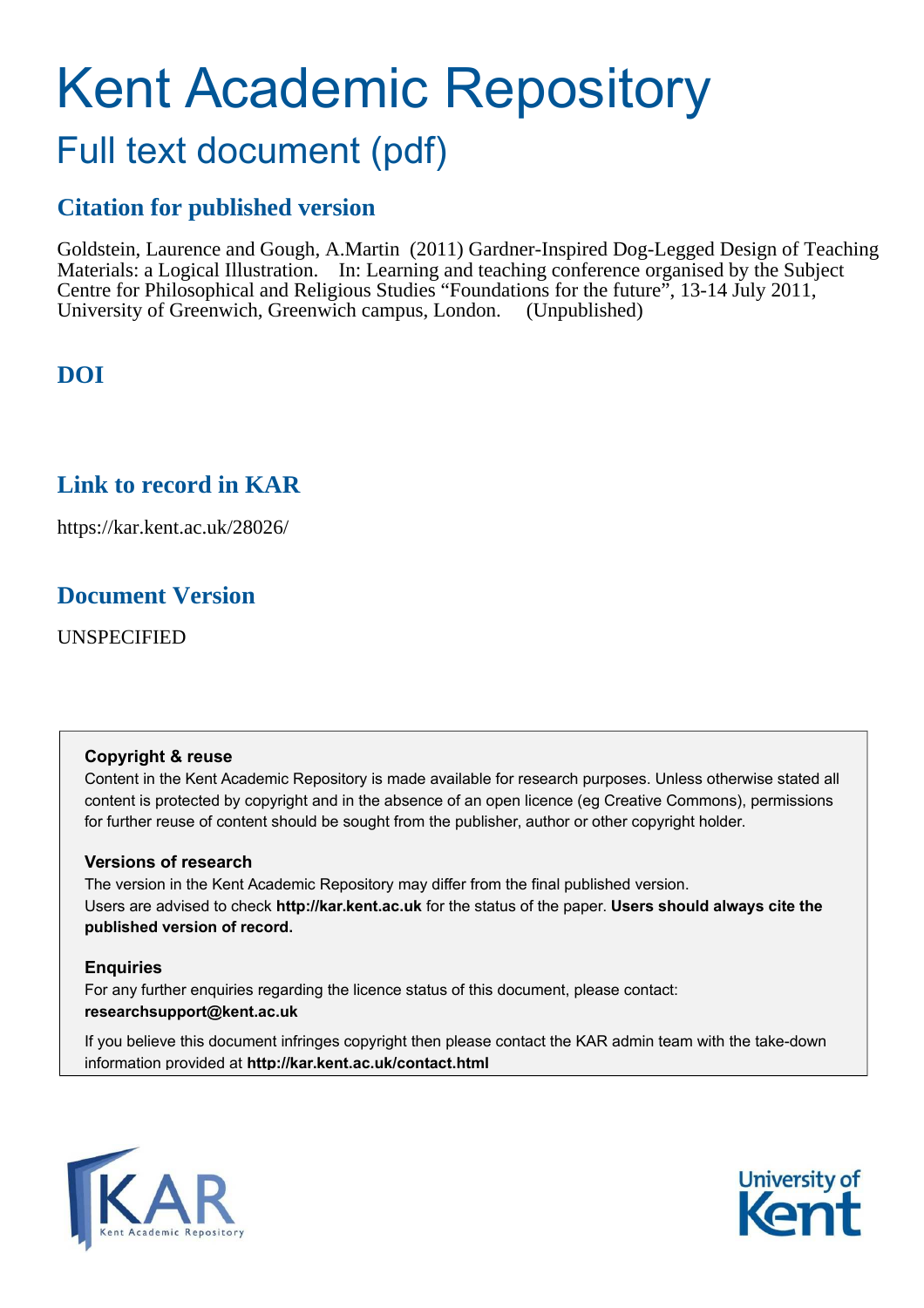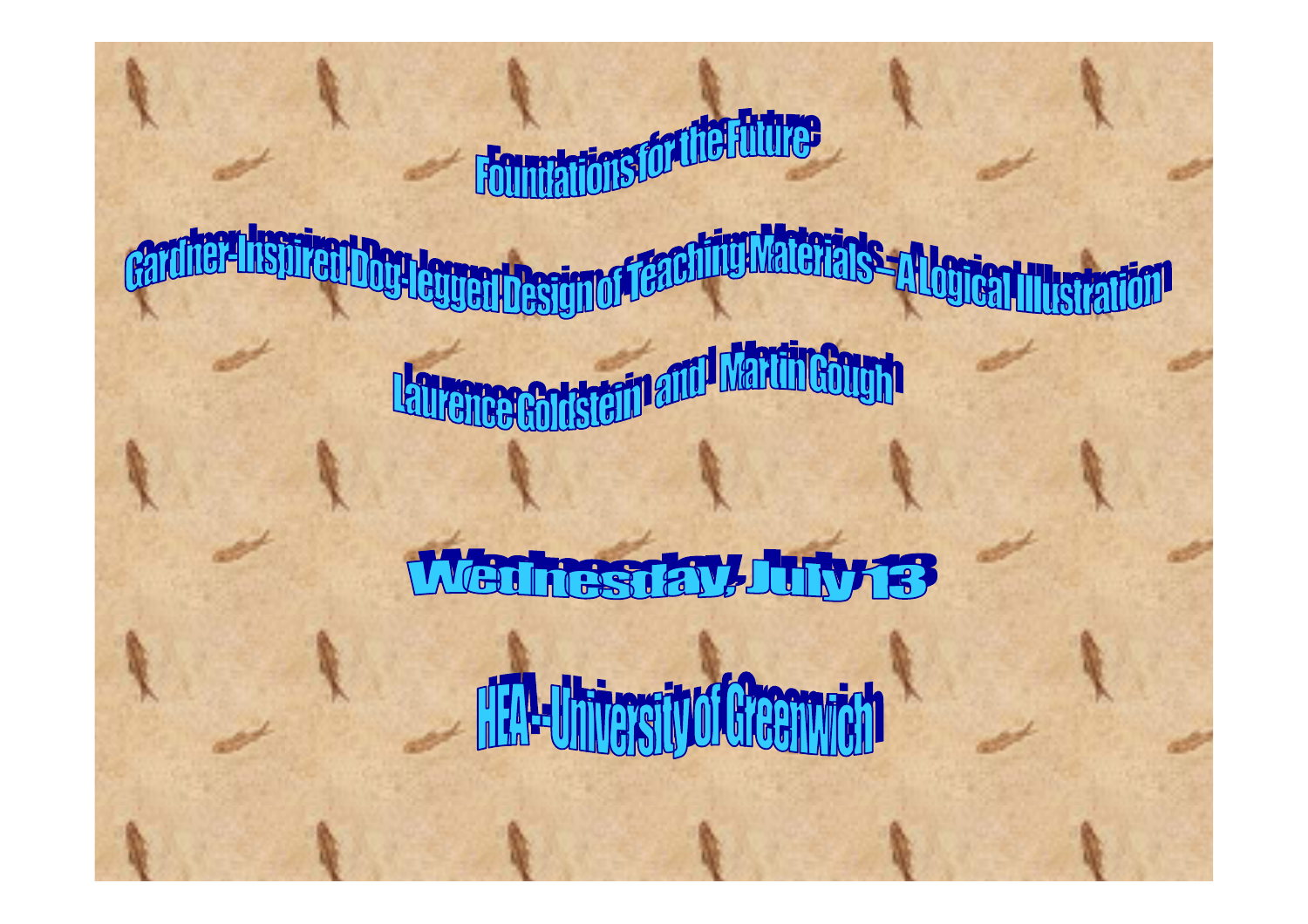Are the techniques and teaching materials I now use effective and Are the techniques and teaching materials I now use effective and exciting? exciting?

Are there elements of what I teach that students consistently don't Are there elements of what I teach that students consistently don't seem to grasp? seem to grasp?

Do I succeed in transmitting to my subjects the deep Do I succeed in transmitting to my subjects the deep understanding and true love for it that I feel? understanding and true love for it that I feel?

Are my materials well suited to students with cognitive or physical Are my materials well suited to students with cognitive or physical disadvantages? disadvantages?

Am I going to stick with the standard tools that are commercially Am I going to stick with the standard tools that are commercially available or can I do better myself? available or can I do better myself?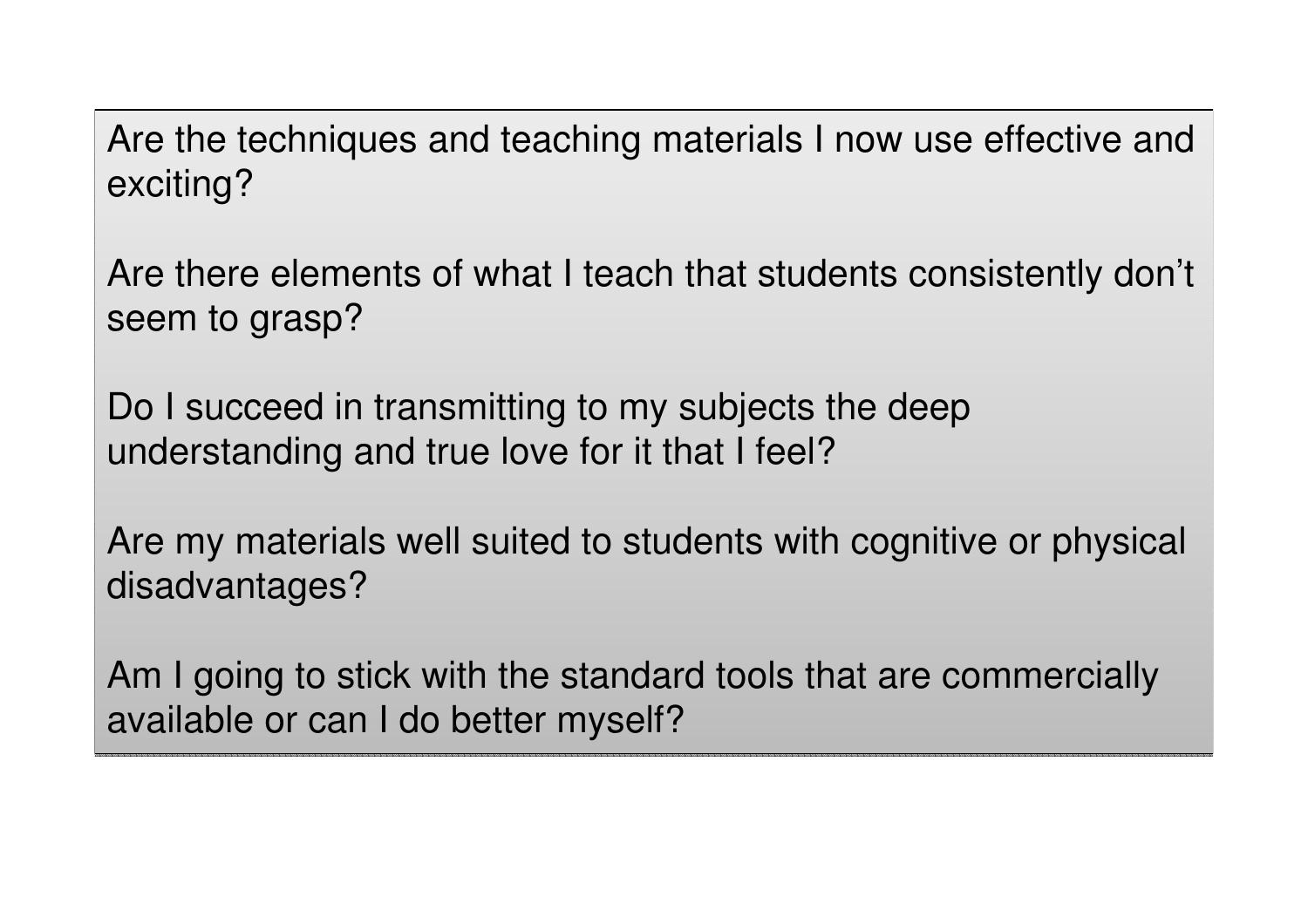

OK – but where do I start?

Are there principles governing materials design?

How do I test whether what I design is pedagogically effective?

How do I build prototypes and go into mass production?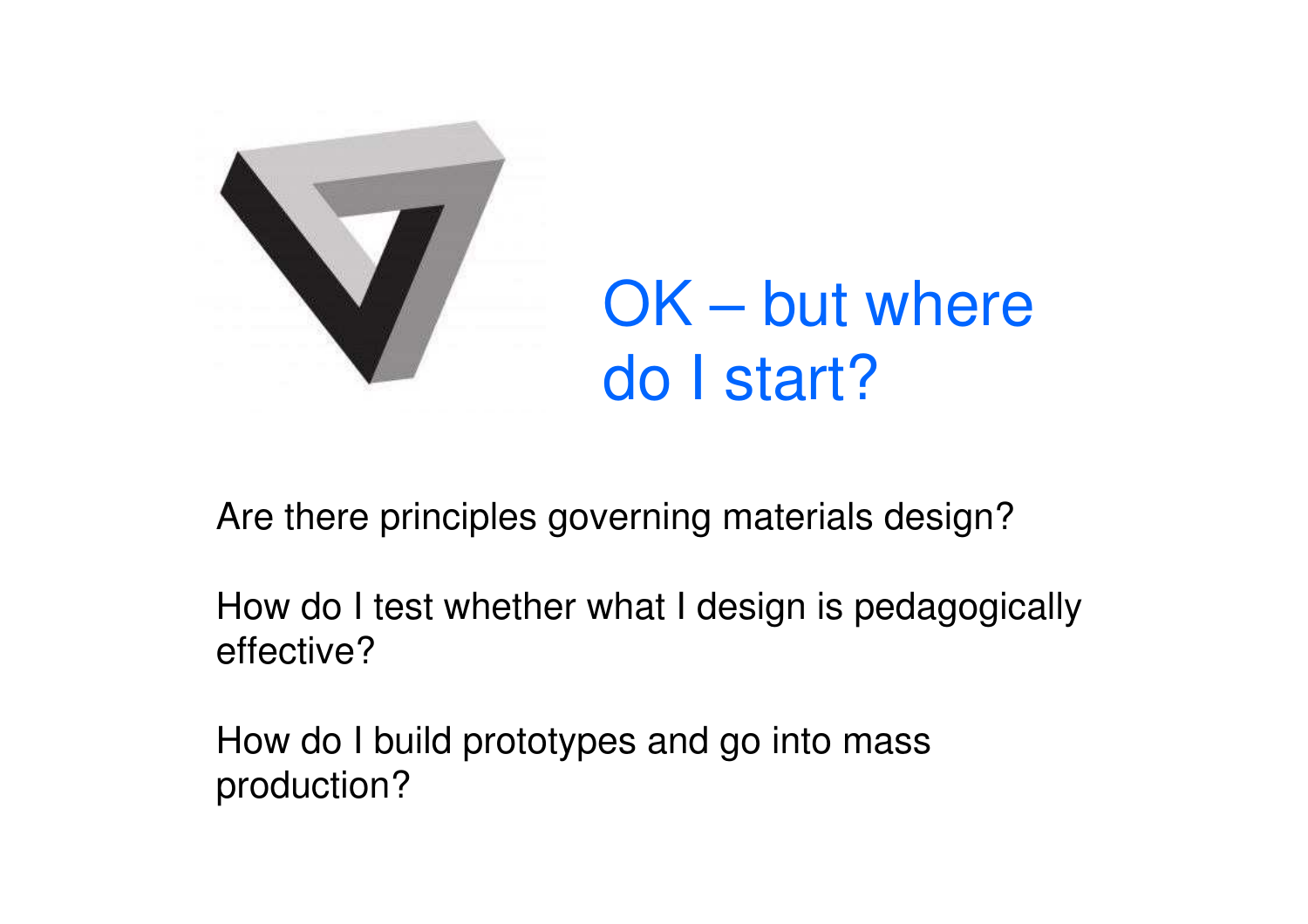# The dog leg

A design methodology based on Howard Gardner's Theory of Multiple Intelligences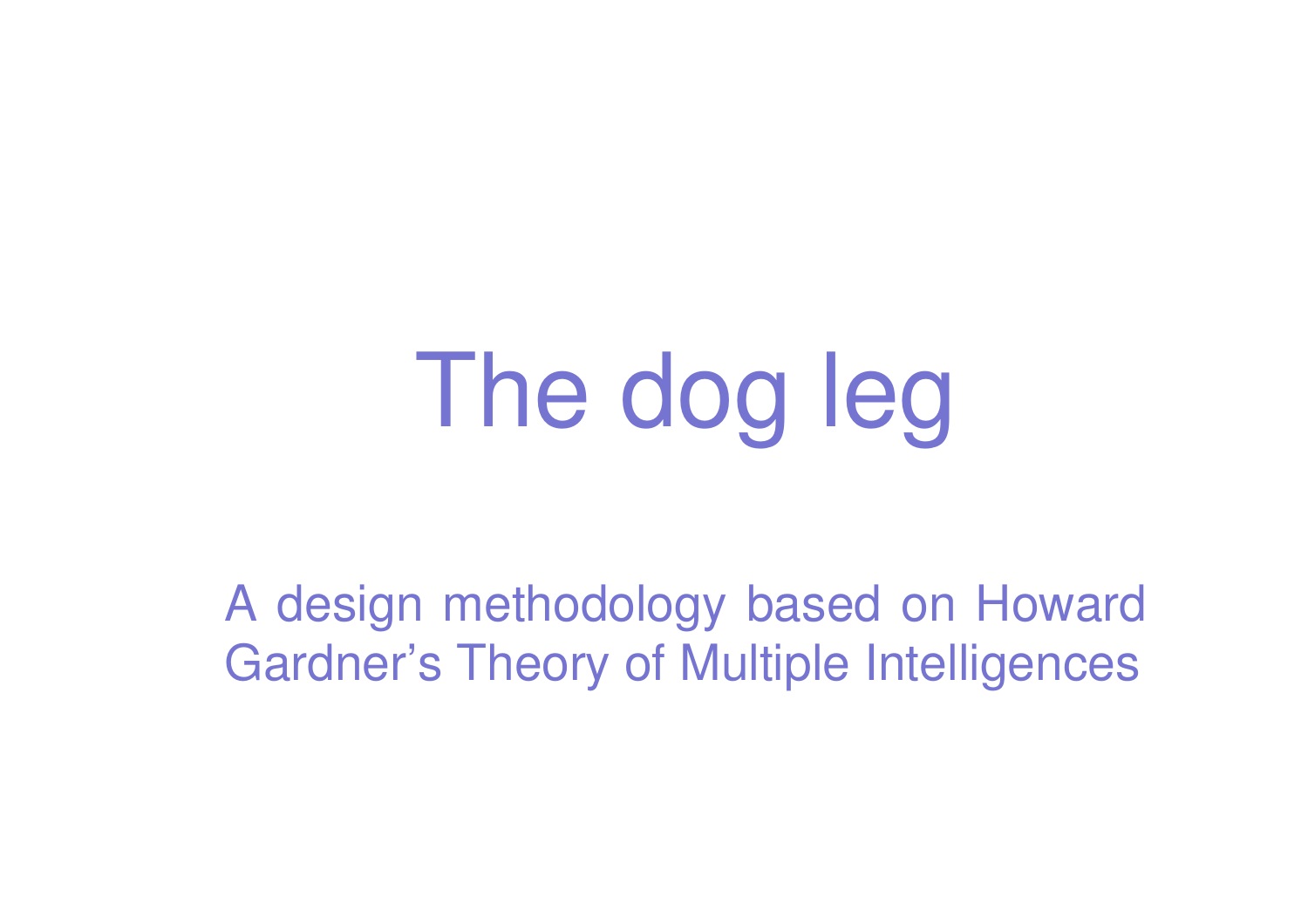# Howard Gardner's Intelligences

**Linguistic intelligence Logical-mathematical intelligence Spatial intelligence Bodily-Kinesthetic intelligence Musical intelligence Interpersonal intelligence Intrapersonal intelligence Naturalist intelligence**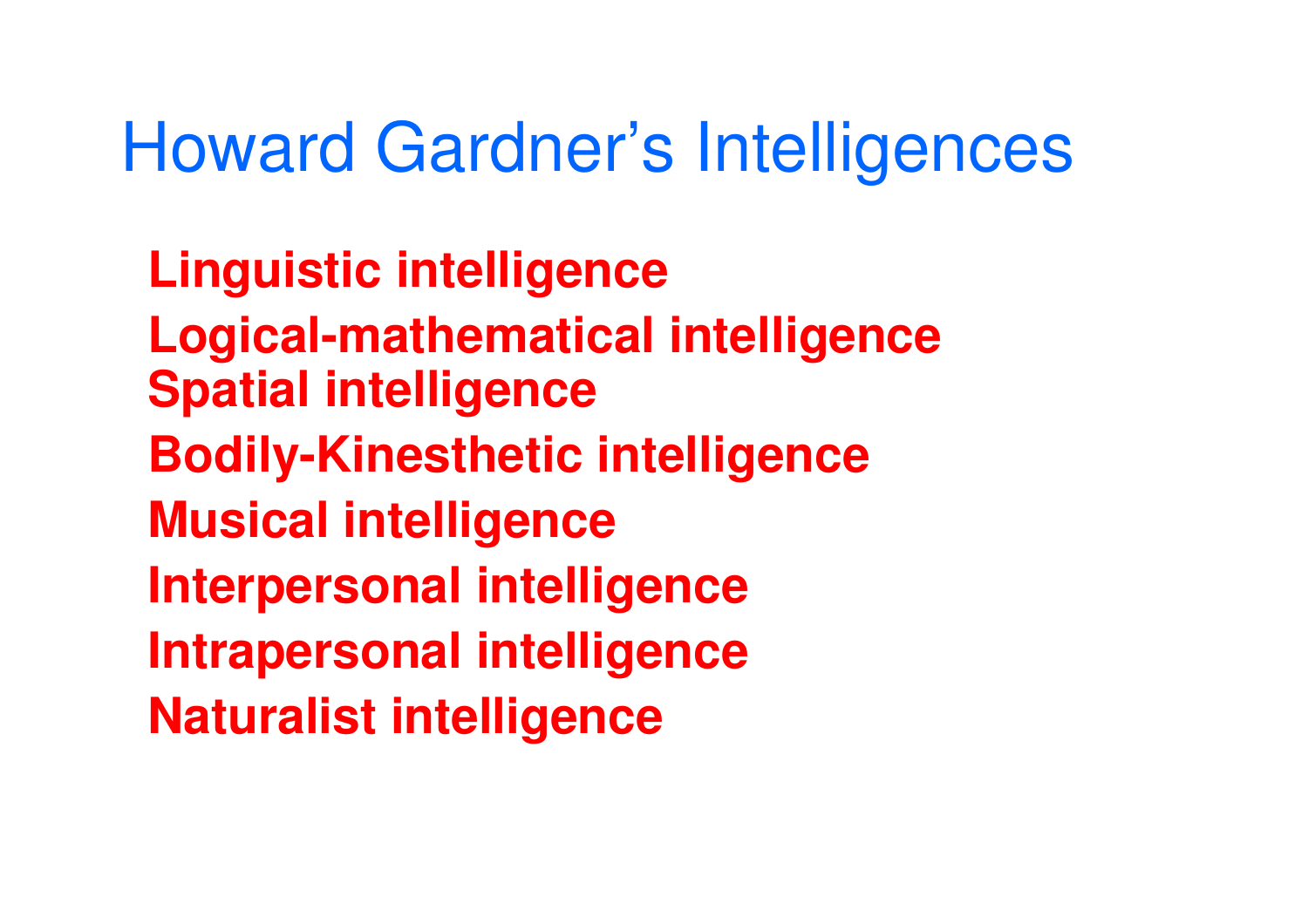# The beginnings of logic

Aristotle's sweet Analytics ravished generations of European scholars and scientists. The Prior Analytics displayed the pure discipline of logic, well-formed, elegant, seductive; the Posterior Analytics beckoned to deeper mysteries, offering a sure path to scientific progress, clear and imperious in its injunctions, delicious in its rigour.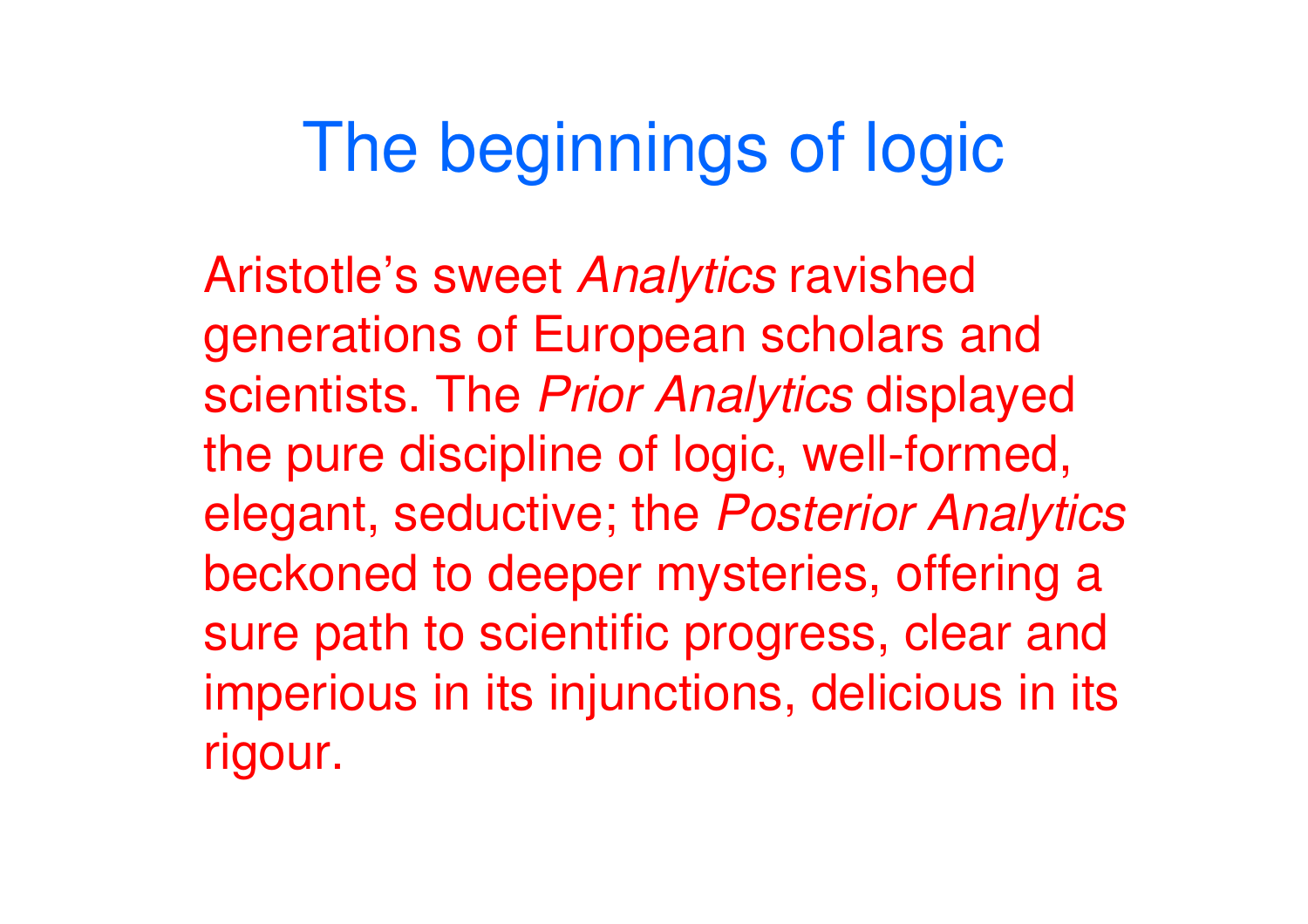# Example of Barbara

All Jon's children are geniuses (JaG)

All geniuses have exceptional parents (GaP)

**Therefore** 

All Jon's children have exceptional parents (JaP)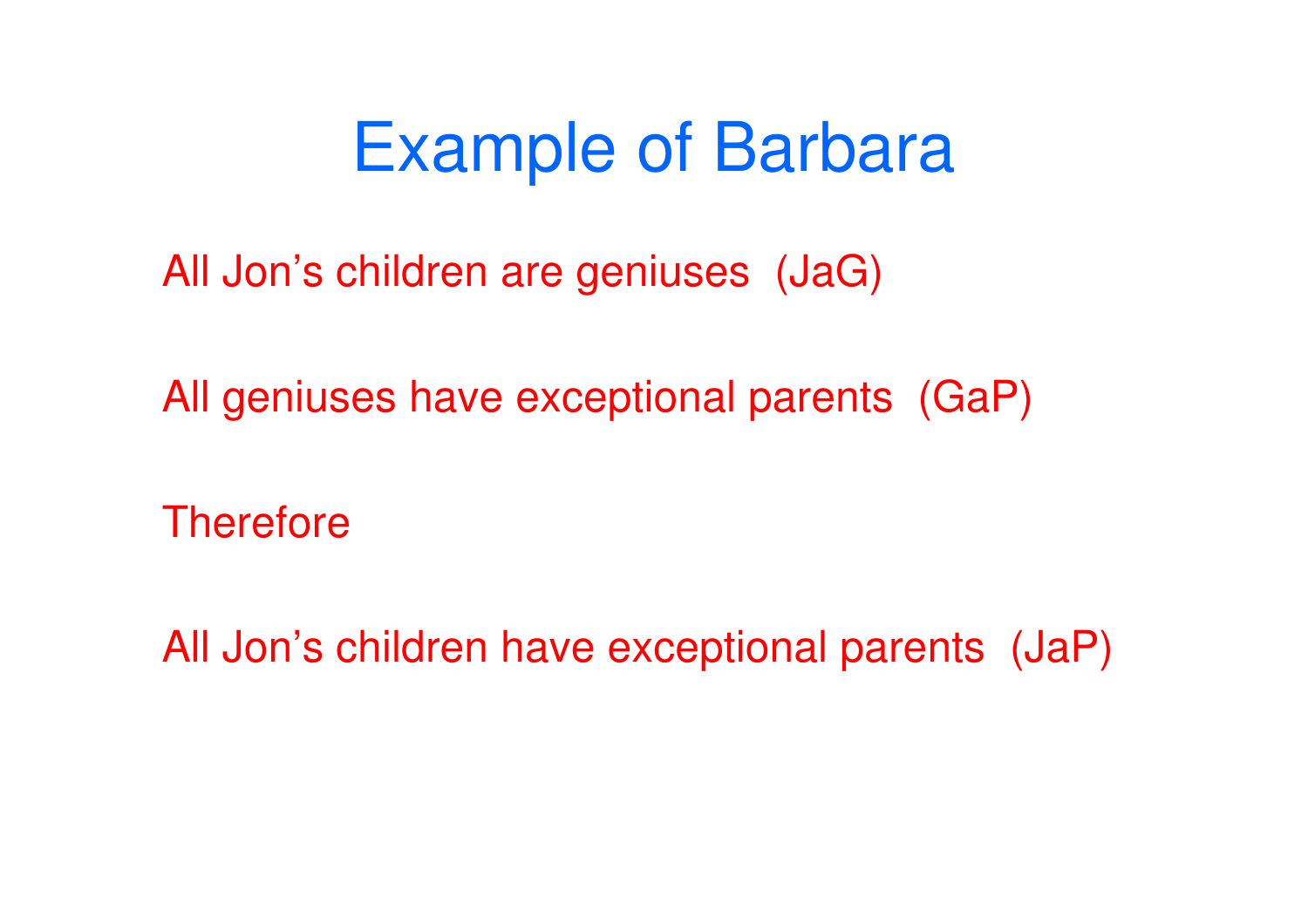Example of Celarent

No sulphide ions are dithyrambs (SeD)

All pleistoscopes are dithyrambs (PaD)

**Therefore** 

No sulphide ions are pleistoscopes (SeP)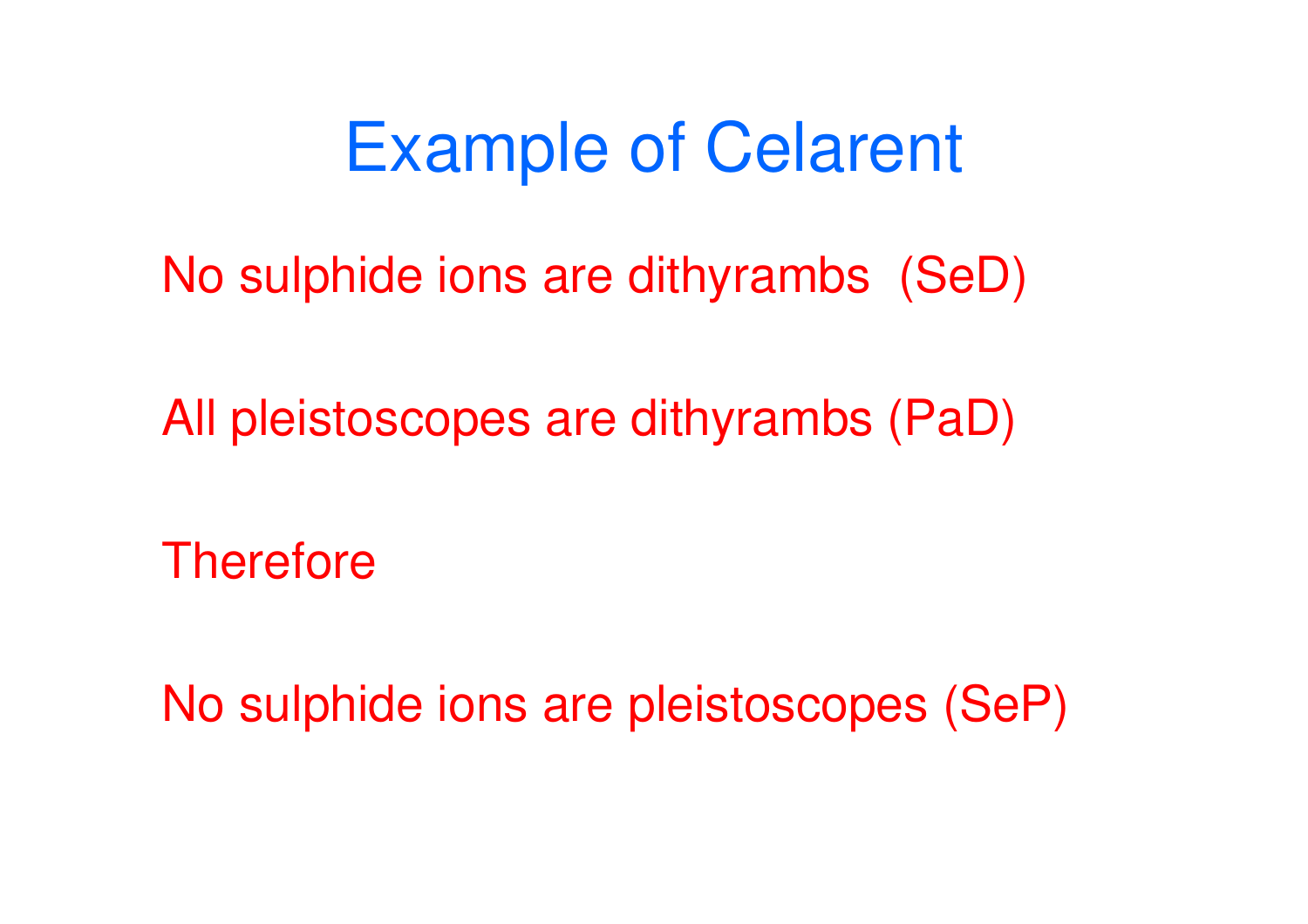# A syllogism not obviously valid

Some tax cheats are parliamentarians (TiP)

No blue-eyed people are tax cheats (BeT)

**Therefore** 

Some parliamentarians are not blue-eyed (PoB)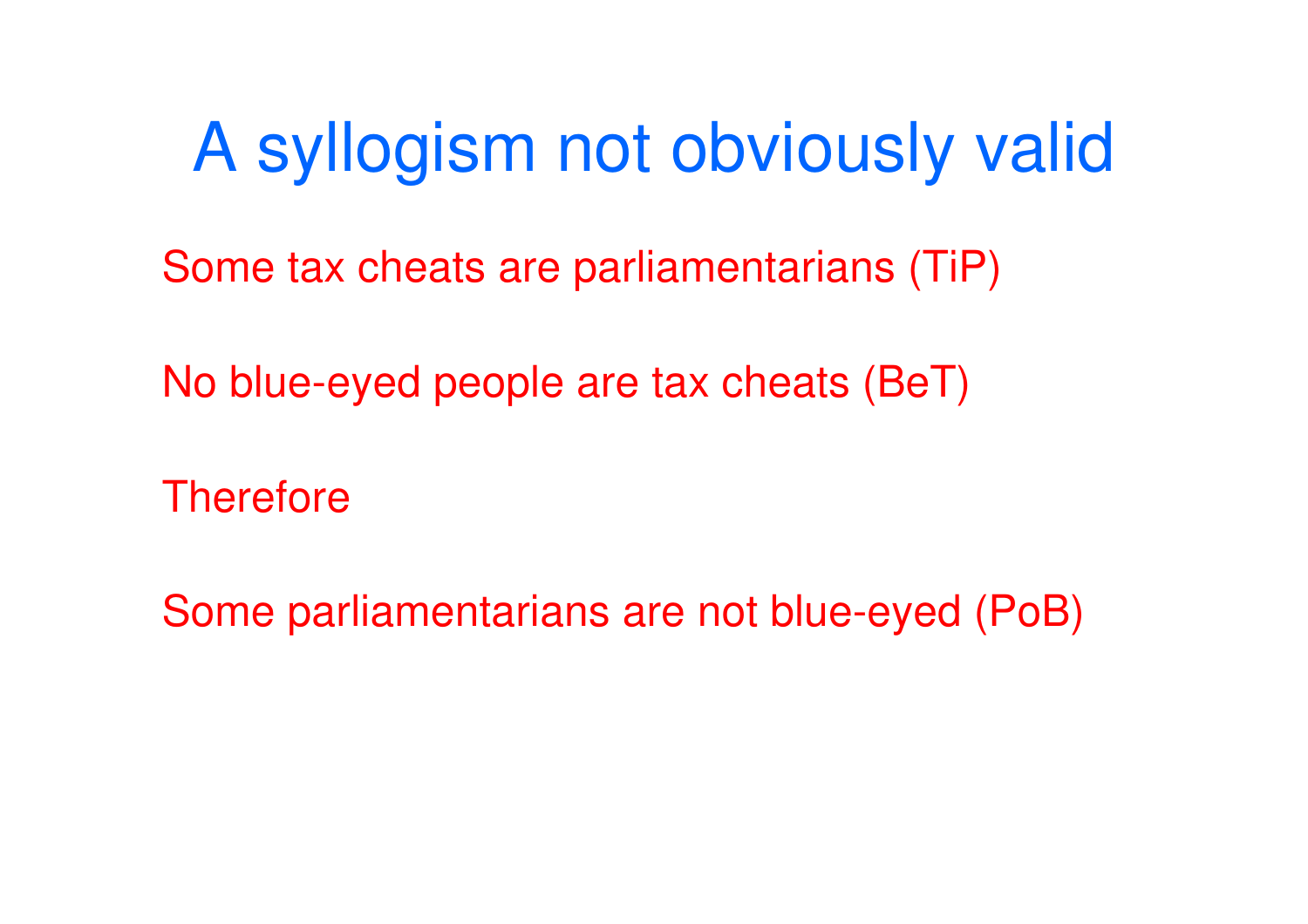## **"Perfect" syllogisms**

| <b>Form</b>                                       | <b>Mnemonic Proof</b> |                                                       |
|---------------------------------------------------|-----------------------|-------------------------------------------------------|
| Aab, Abc $\vdash$<br>Aac                          | <b>Barbara</b>        | Perfect                                               |
| Eab, Abc $\vdash$<br>Eac                          | Celarent              | Perfect                                               |
| Aab, $Ibc \vdash Iac$<br>Eab, $Ibc \vdash$<br>Oac | Darii                 | Perfect; also by impossibility, from <i>Camestres</i> |
|                                                   | Ferio                 | Perfect; also by impossibility, from Cesare           |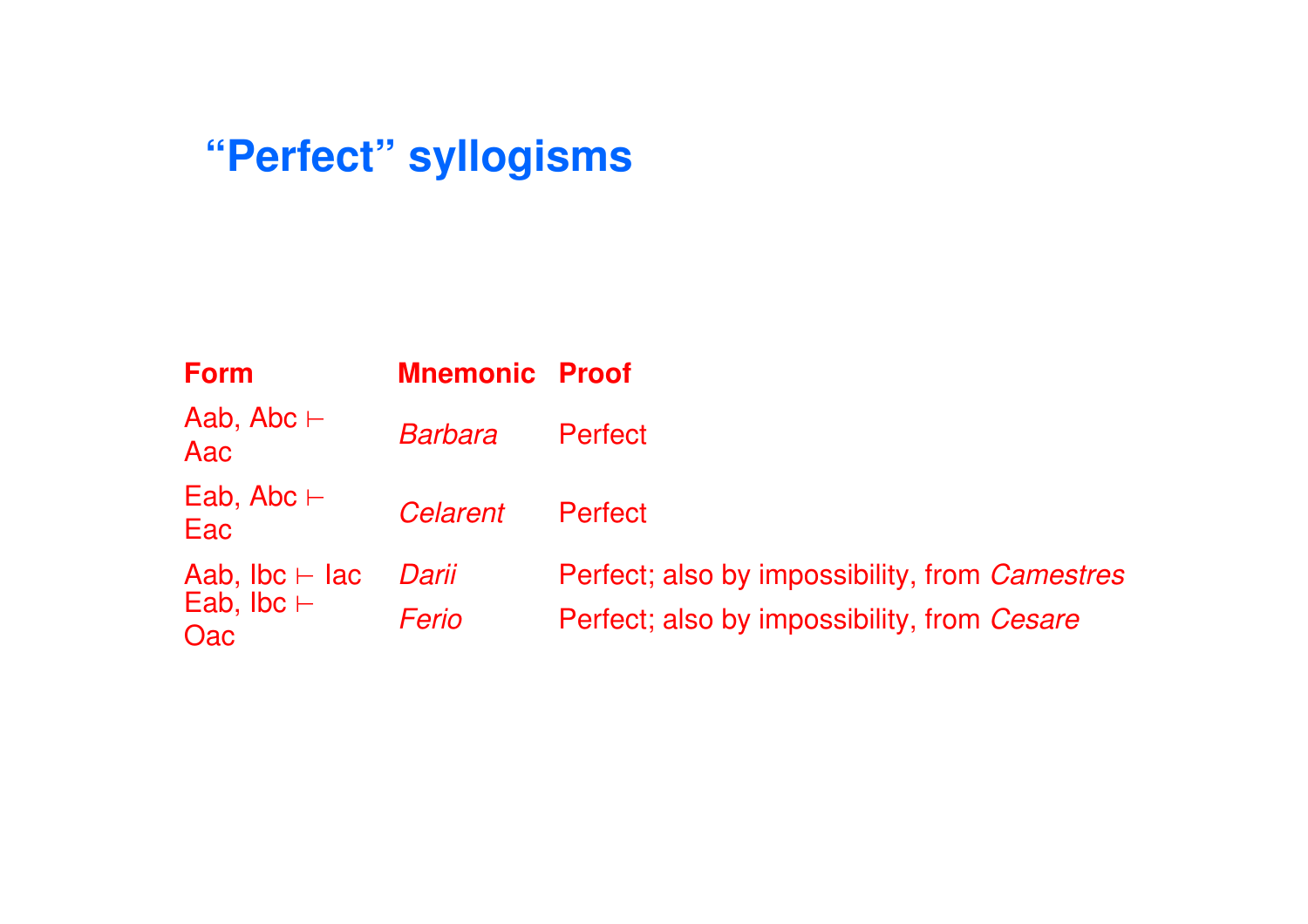#### **Proof of Camestres**

(thanks SEP)

| <b>Step</b>      | <b>Justification</b>      | <b>Aristotle's Text</b>                                                       |
|------------------|---------------------------|-------------------------------------------------------------------------------|
| 1. MaN           |                           | If M belongs to every N                                                       |
| 2. MeX           |                           | but to no $X$ ,                                                               |
| To prove:<br>NeX |                           | then neither will N belong to<br>any X.                                       |
| 3. MeX           | $(2,$ premise)            | For if M belongs to no $X$ ,                                                  |
| 4. XeM           | $(3,$ conversion of $e$ ) | then neither does X belong<br>to any M;                                       |
| 5. MaN           | $(1,$ premise)            | but M belonged to every N;                                                    |
| 6. XeN           | (4, 5, <i>Calendar</i> )  | therefore, X will belong to<br>no N (for the first figure has<br>come about). |
| 7. NeX           | $(6,$ conversion of $e$ ) | And since the privative<br>converts, neither will N<br>belong to any X.       |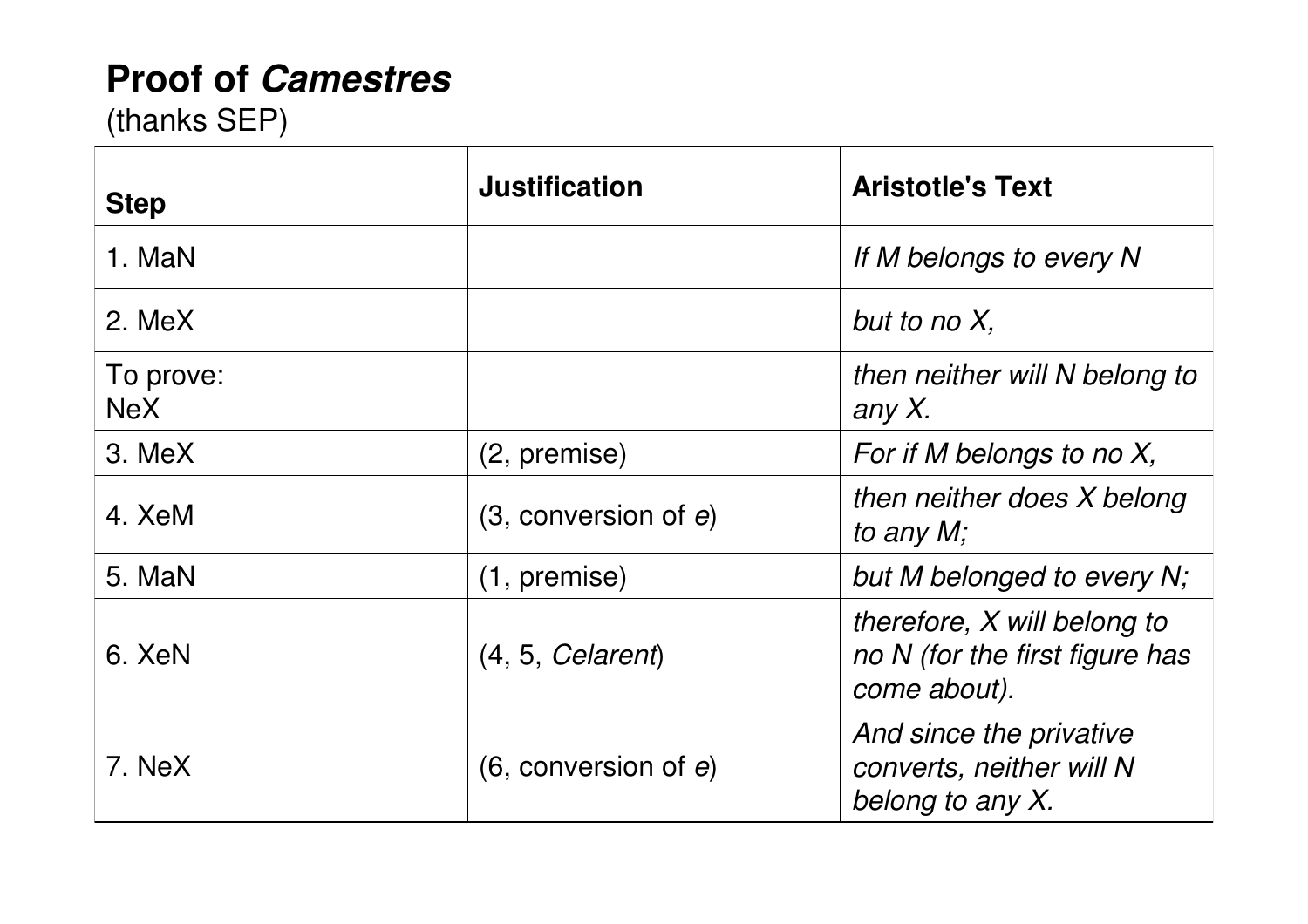# Boolean algebra

(In a more elegant notation than Boole's)

 $SD = 0$  (No S are D)  $P\check{D} = 0$  (All P are D)

 $SPD = 0$  $SP\check{D} = 0$ 

Therefore  $SP = 0$  (No S are P)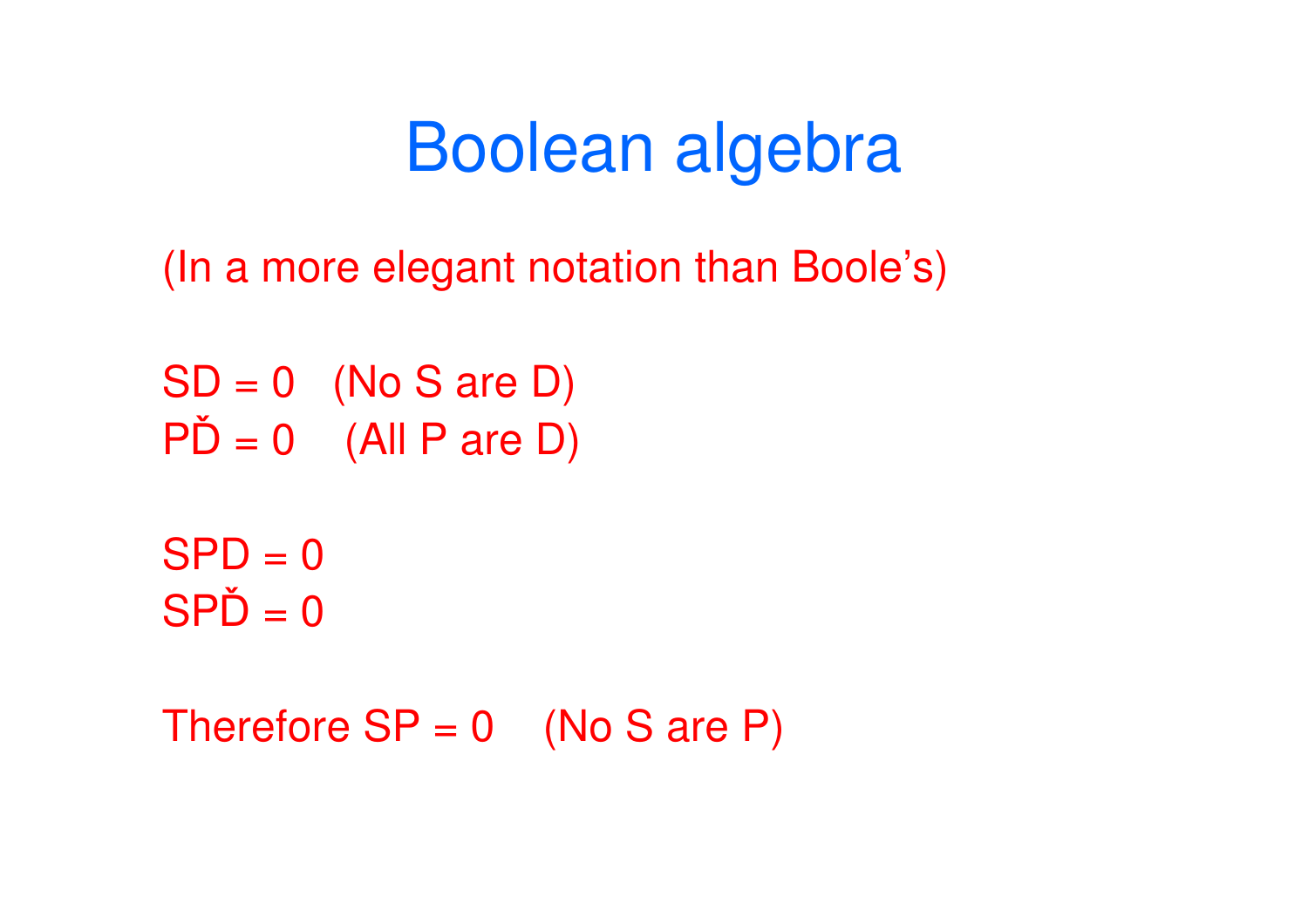# Proof by diagrams

"there is no principled distinction between inference formalisms that use text and those that use diagrams. One can have rigorous, logically sound (and complete) formal systems based on diagrams."

(Barwise & Etchemendy)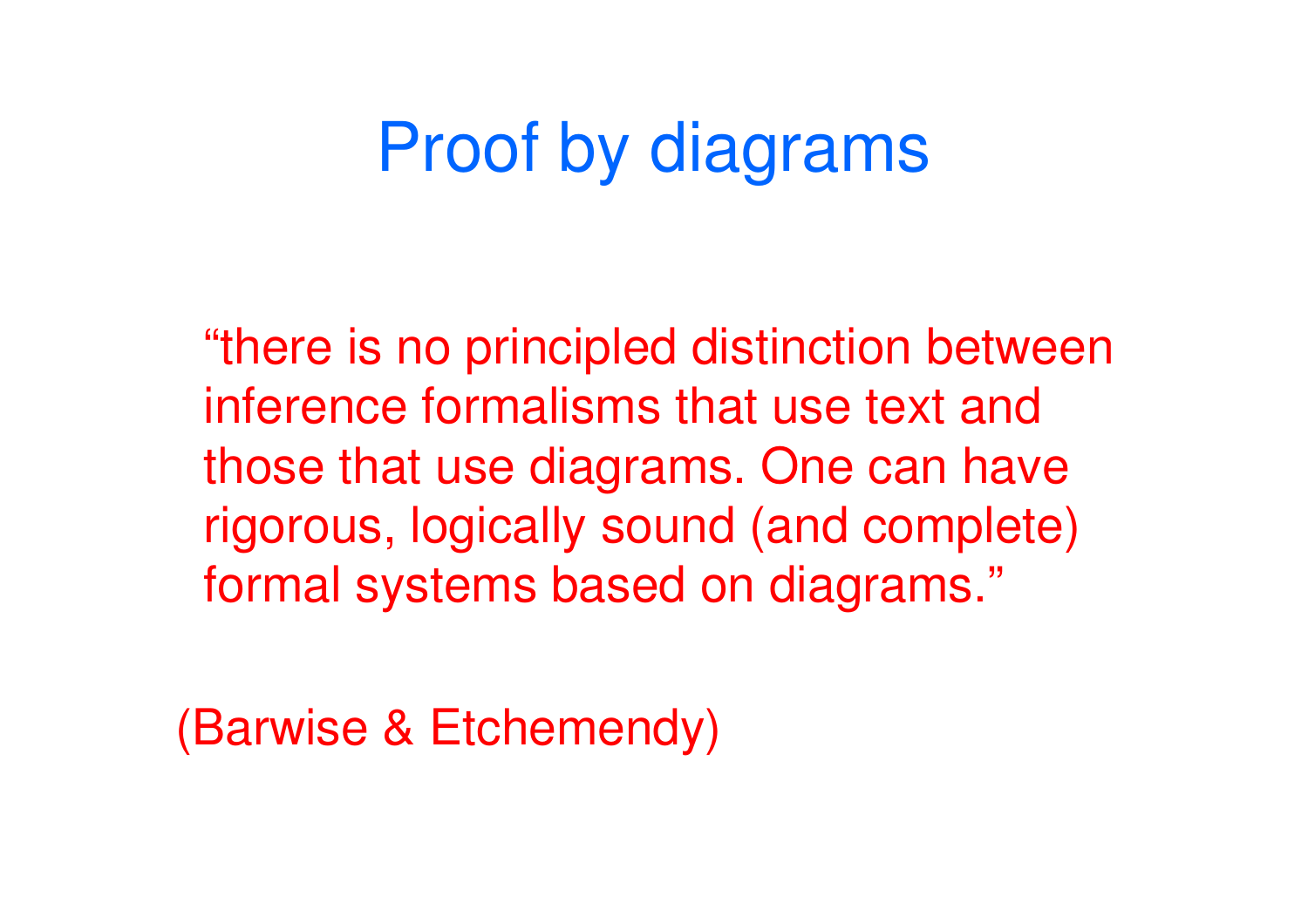

**Parliamentarians** 

Some parliamentarians are not blue-eyed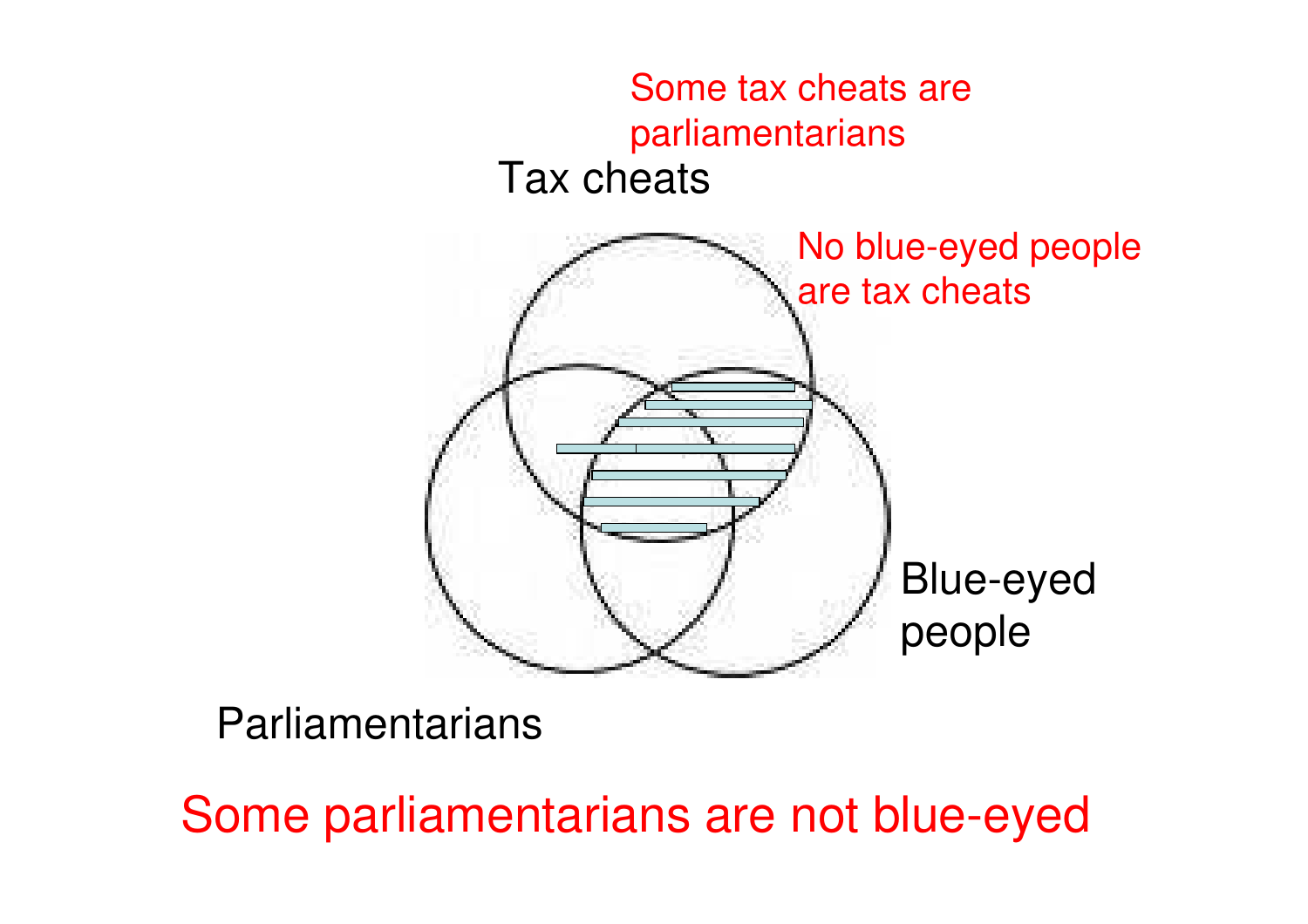# Is this important?

……… or is it like the theory of phlogiston?

- 1. Notion of argument as a subject of scientific enquiry and the possibility of codifying rules for arguing well.
- 2. Solving a problem by projecting into different modalities (Euler)
- 3. Fundamental notion of a set, set/aggregate distinction, operations on sets.
- 4. Syllogistic superseded, but remains true and beautiful.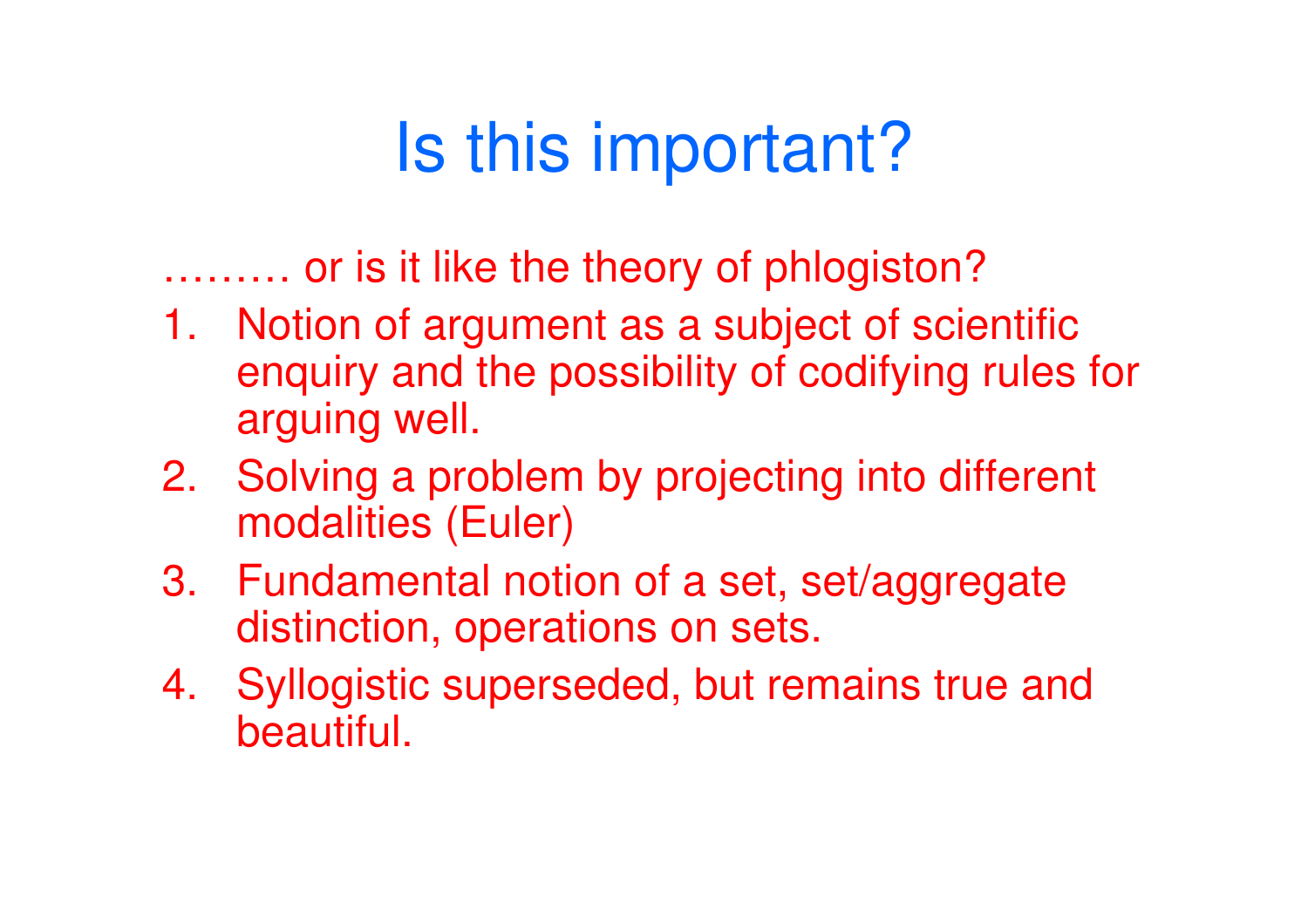# How to teach this to the blind

- 1. We cannot rely on visual spatial intelligence, but must engage some other modality.
- 2. Must avoid superficial learning, e.g. merely memorizing the 19 valid forms, or entering the premises and conclusion into a computer program and hitting 'test'.
- 3. For each Gardnerian intelligence there is a spectrum from low to high – from shallow learning to deep understanding. We are aiming for deep learning.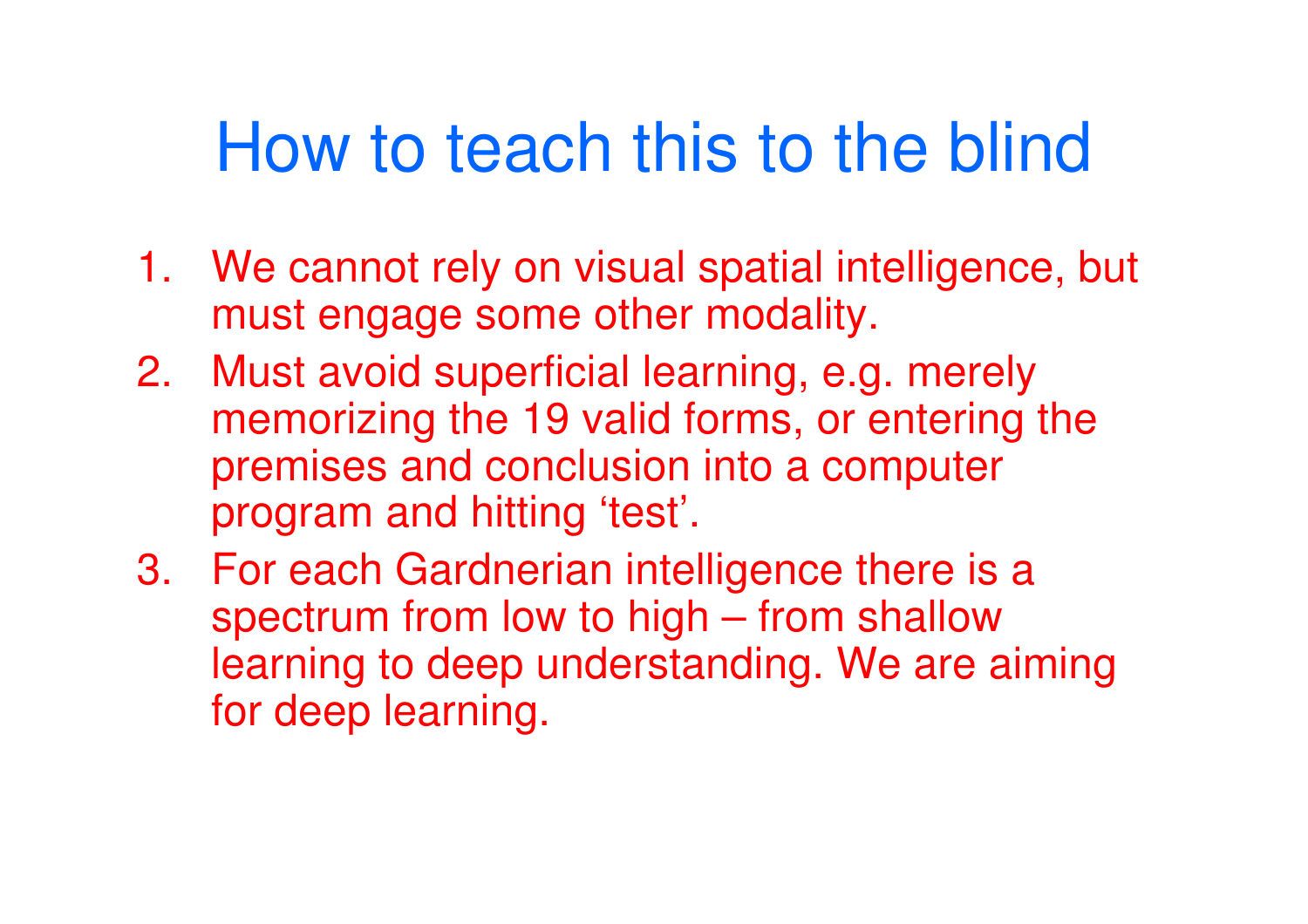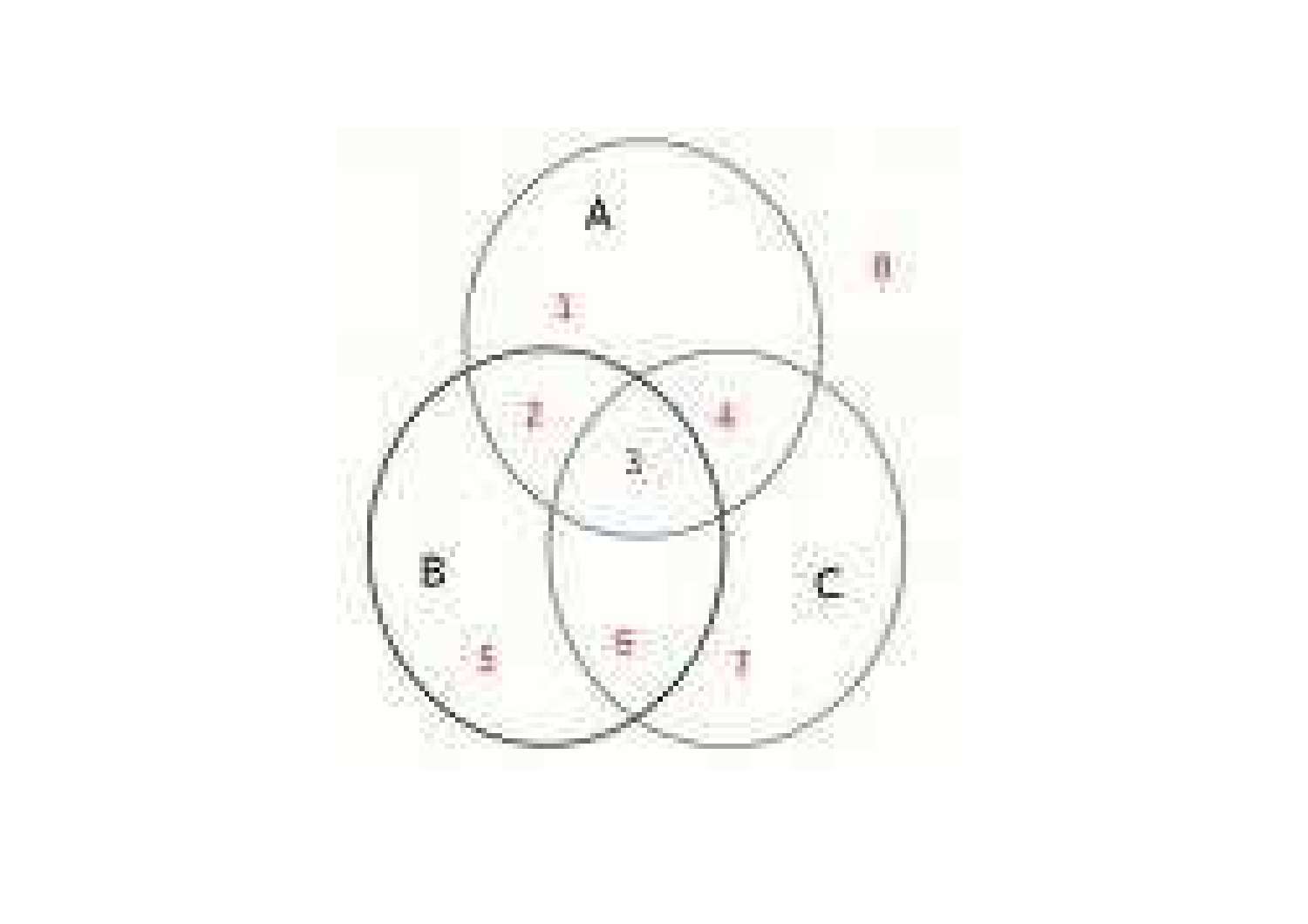## Venn and Sylloid operations compared

- 1. Shading of areas to show they are empty. Removing tetrahedra, creating an empty space.
- 2. Indicating possible presence of objects with a bar ... with a textured hingepiece.
- 3. Remove that possibility by shading out the bar. Removal of a tetrahedron leaves one side of the hinge unattached, and it is folded right back on itself, exposing the textured surface.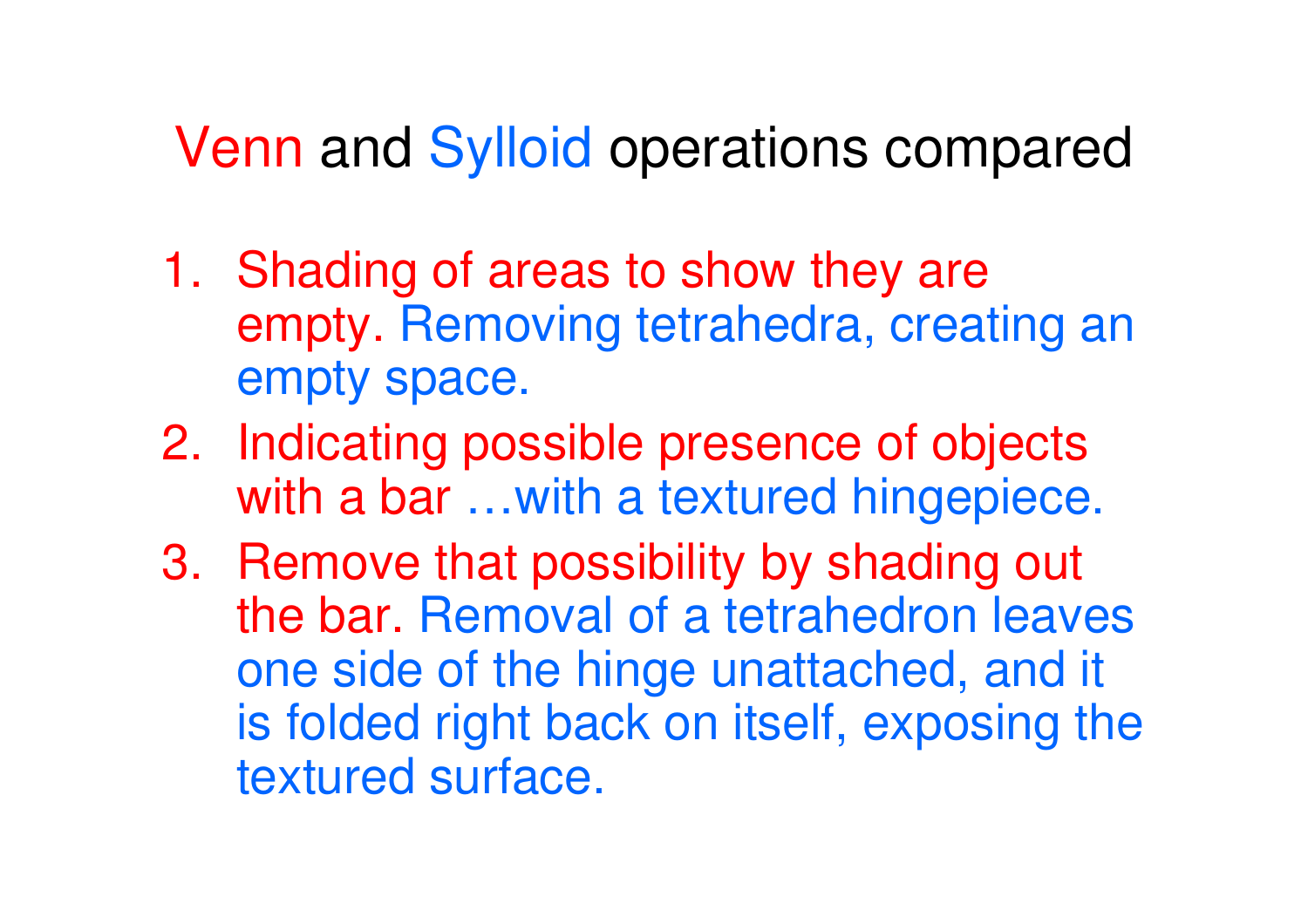## Phase 2: A design for the sighted

Can we incorporate the virtues of Sylloid into the design of a new tool, Son of Sylloid, for sighted learners? If so, then we should end up with a tool superior to Sylloid and superior also to Venn Diagrams.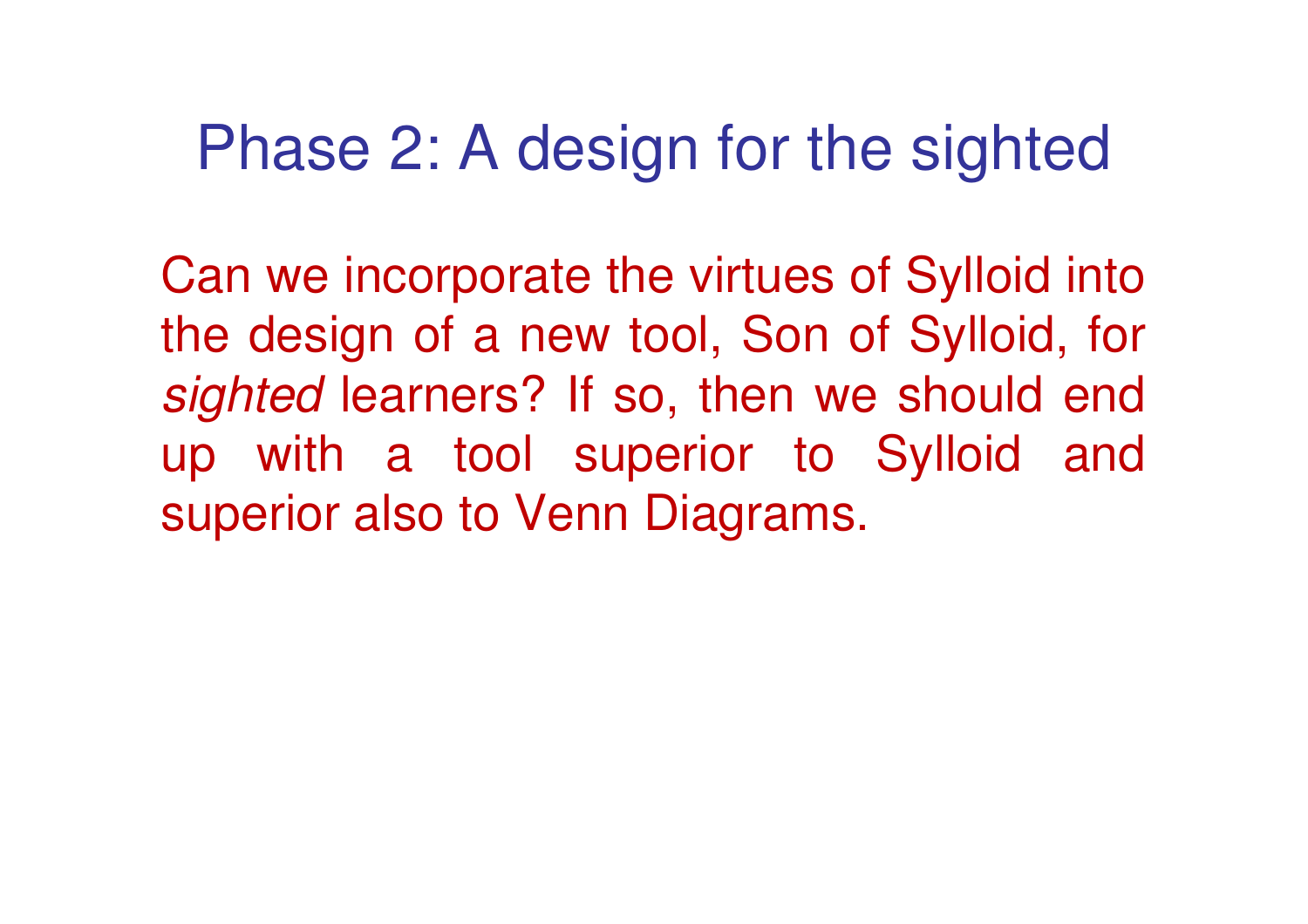# Son of Sylloid for the sighted

- 1. Preserve the learning advantages of the 3-dimensional model over the graphical, algebraic and Aristotelian methods.
- 2.Redesign the apparatus in such a way that the sense of sight can be re-engaged.
- 3.Further enhance deep understanding once the capacity for tapping into visual spatial intelligence is restored.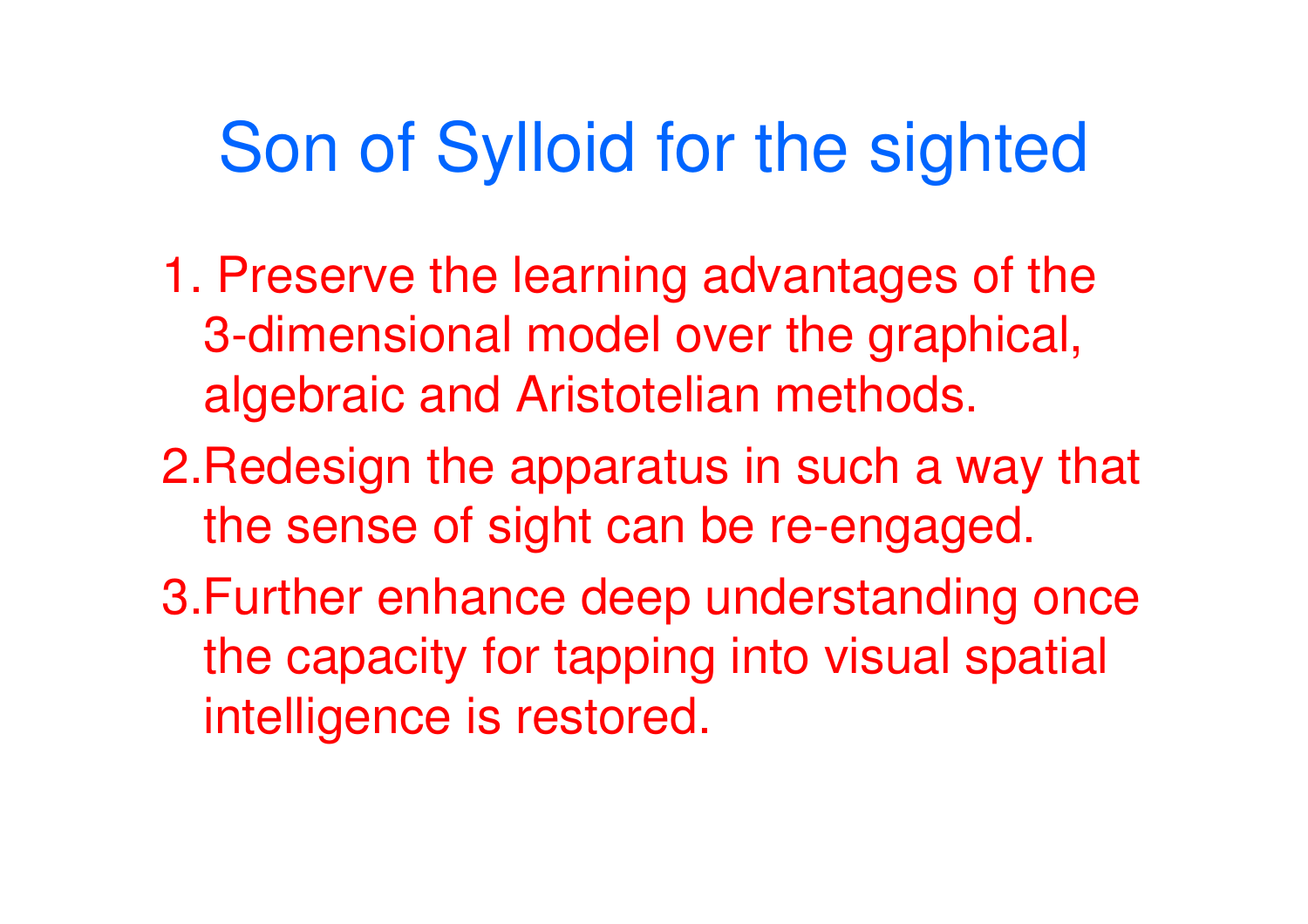## Generalizing the Dog-legged Methodology

- 1. Consider any bit of knowledge or skill currently not well taught using traditional techniques.
- 2. Design a tool T for learners (real or imaginary) who are deficient in a certain respect or who are weak in some Gardnerian intelligence(s).
- 3. Construct a Son of T, incorporating the pedagogical advantages of T, but designed for non-impaired learners.
- 4. Laugh all the way to the bank.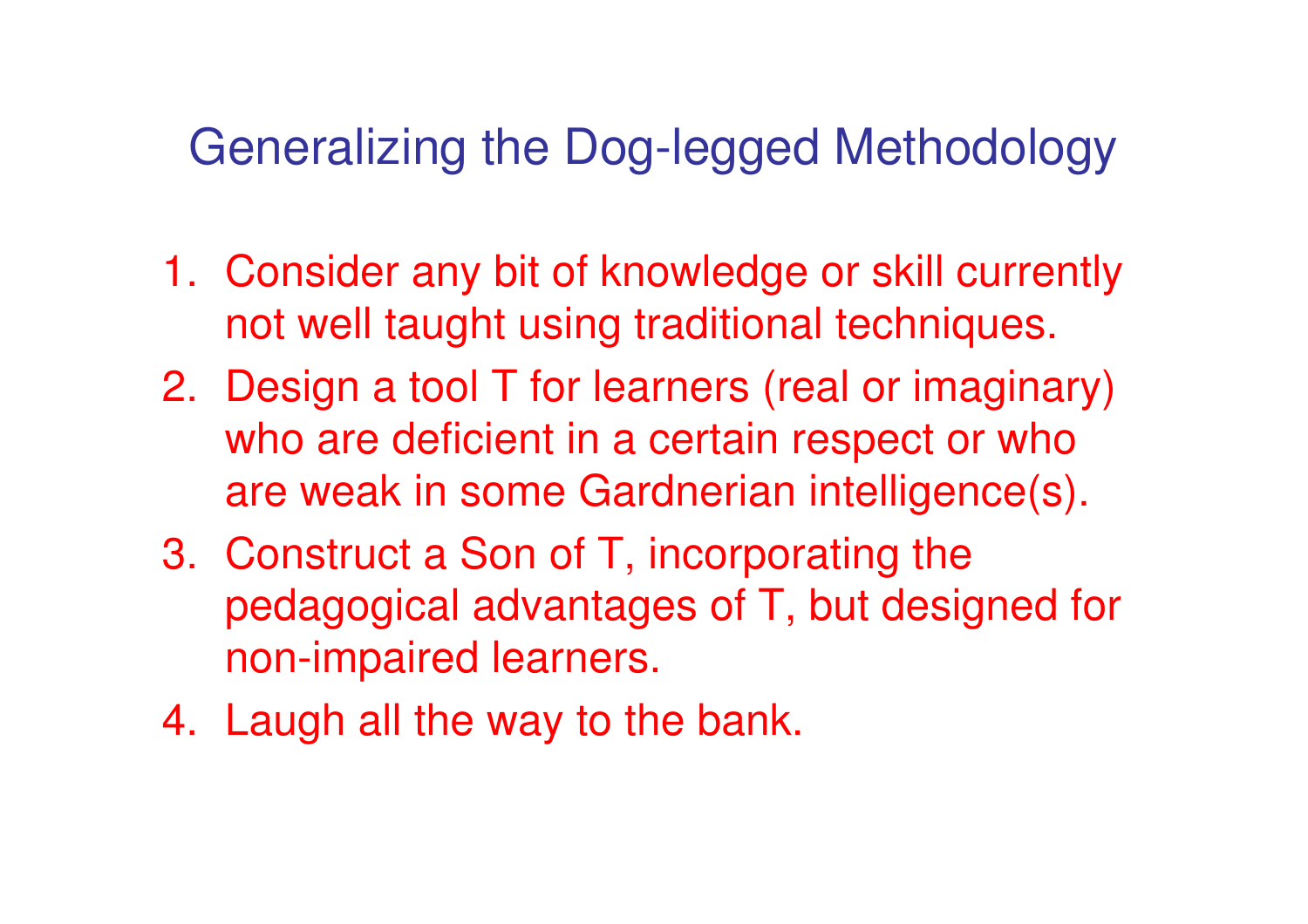## What's happening now?

• An exploitation project – funded by University of Kent Innovation & Enterprise

- focus groups and workshops for school sector professionals

• Intellectual matters – what does this tell us about the nature of 'deep learning'?